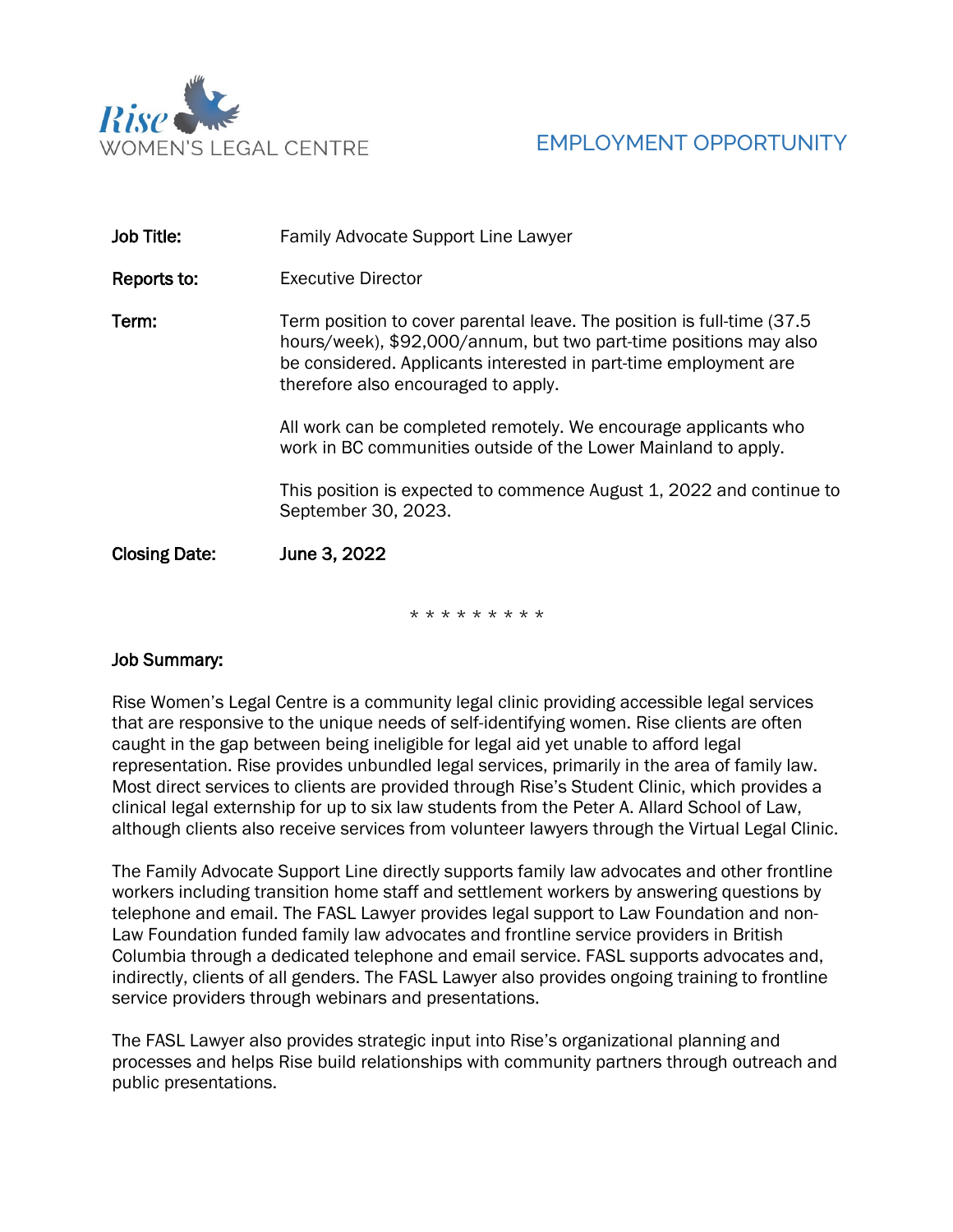## Essential Responsibilities

- develops protocols and procedures for the Family Advocate Support Line
- creates a communications strategy to notify community advocates about FASL and promote the service
- operates a dedicated telephone and email services to provide legal advice and support for family law advocate and other frontline services providers throughout BC, including but not limited to:
	- addressing ethical and file management issues
	- providing legal information and advice on client files
	- proofreading and editing client documents
	- researching caw law
	- creating and sharing precedents
- provides public legal education and training to community advocates and on family law issues
- delivers workshops and presentations to community groups
- develops precedents and other resources to support community advocates (including FAQs, information sheets, precedents, and case law)
- participates in committees and other forums relating to family law and access to justice as may be required
- participates in law and policy reform, research, writing and advocacy with other Rise staff
- works closely with Rise's case manager, legal navigator, and virtual legal clinic lawyer to provide a continuum of services to clients
- provides accurate time-keeping records, statistical information and activity reports, and carries out such further administrative responsibilities as may be required by Rise's Executive Director

## Supervisory Responsibilities:

• gives direction to Office Assistant or another individual designated by the Executive Director to ensure administrative aspects of FASL are addressed

# Working Conditions:

- full-time position, 37.5 hours per week (or part-time, 19 hours per week)
- all work in this position can be completed remotely

## Qualifications:

- be licensed or eligible to practise law in British Columbia
- expertise in family law, including knowledge of relevant legislation and regulations, laws of evidence and case law
- understanding of the role of advocates and an interest in the training and professional development of advocates